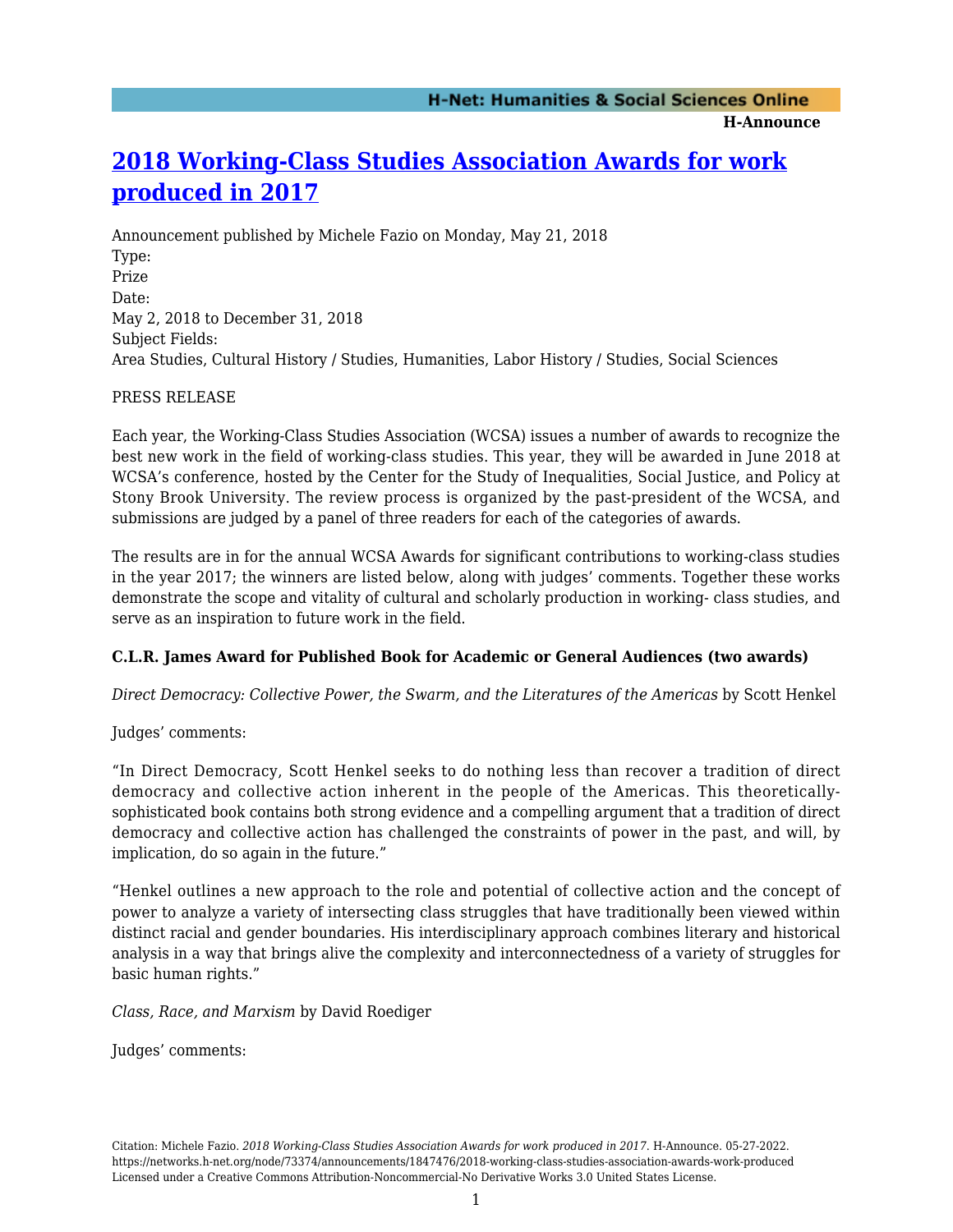#### **H-Net: Humanities & Social Sciences Online H-Announce**

"Roediger has spent a lifetime addressing the complexities between the constructs of class and race, and this book is a culmination of what he has discovered over those many years. The introductory essay, "Thinking Through Race and Class in Hard Times," should be required reading for anyone trying to understand the era of Trumpian politics. Roediger has a writing style that draws one in, even when talking about difficult subjects. This is an important book, with lessons that some way wish to ignore, but at their peril."

"Roediger addresses the challenges that class and race continue to present for U.S. radicals. His sympathetic yet critical analysis conveys to the reader just how difficult and important such challenges are. Indeed, his persuasive analysis strongly suggests that until those challenges are addressed, working-class solidarity, the subject of the last article in the collection, is likely to remain more of a possibility than a probability."

## **Tillie Olsen Award for Creative Writing**

*The Weight of This World* by David Joy

Judges' comments:

"The Weight of This World is a testimony to the power of love, friendship, and many hungers leftover from childhood. Pain bubbles up and spills enters our senses, not like ash, but like a terrible ache in the jaw-dropping world of these troubled characters. A master storyteller, David Joy's on-the-fringe people become visible, so

alive their deeds impale themselves into our hearts long after the final page. It's a world we'd rather not see, ledgers about settling scores and carrying secrets. It's a compelling narrative driven by whispers and screams that show our deepest wounds in a night where no mother comes."

"This novel is a raw look at the lives people live when left with very little kindness or opportunity, and few options. A powerful, pointed narrative that's hard to read, but harder to turn away from."

# **John Russo & Sherry Linkon Award for Published Article or Essay for Academic or General Audiences**

"Instrument in Tow: Bringing Musical Skills to the Field" by Liza Sapir Flood

Judges' comments:

"Flood's essay "Instrument in Tow" is an elegant and surprising analysis of a specific ethnographic situation, the nature of ethnography, and the assumptions researchers bring with them to the field. At the essay's start, a reader is led to expect a study that is relatively traditional in its methodology, but by the essay's end, Flood has delivered insights about the project's case study, about the role of a scholar, and about the ends of scholarship itself. Those insights— specifically, about the key concept of autonomy, and how a feminist approach to autonomy can move the scholarship away from an understanding of autonomy as freedom from social obligation to an understanding of autonomy as an obligation to a community—can have implications for a range of disciplines beyond ethnomusicology."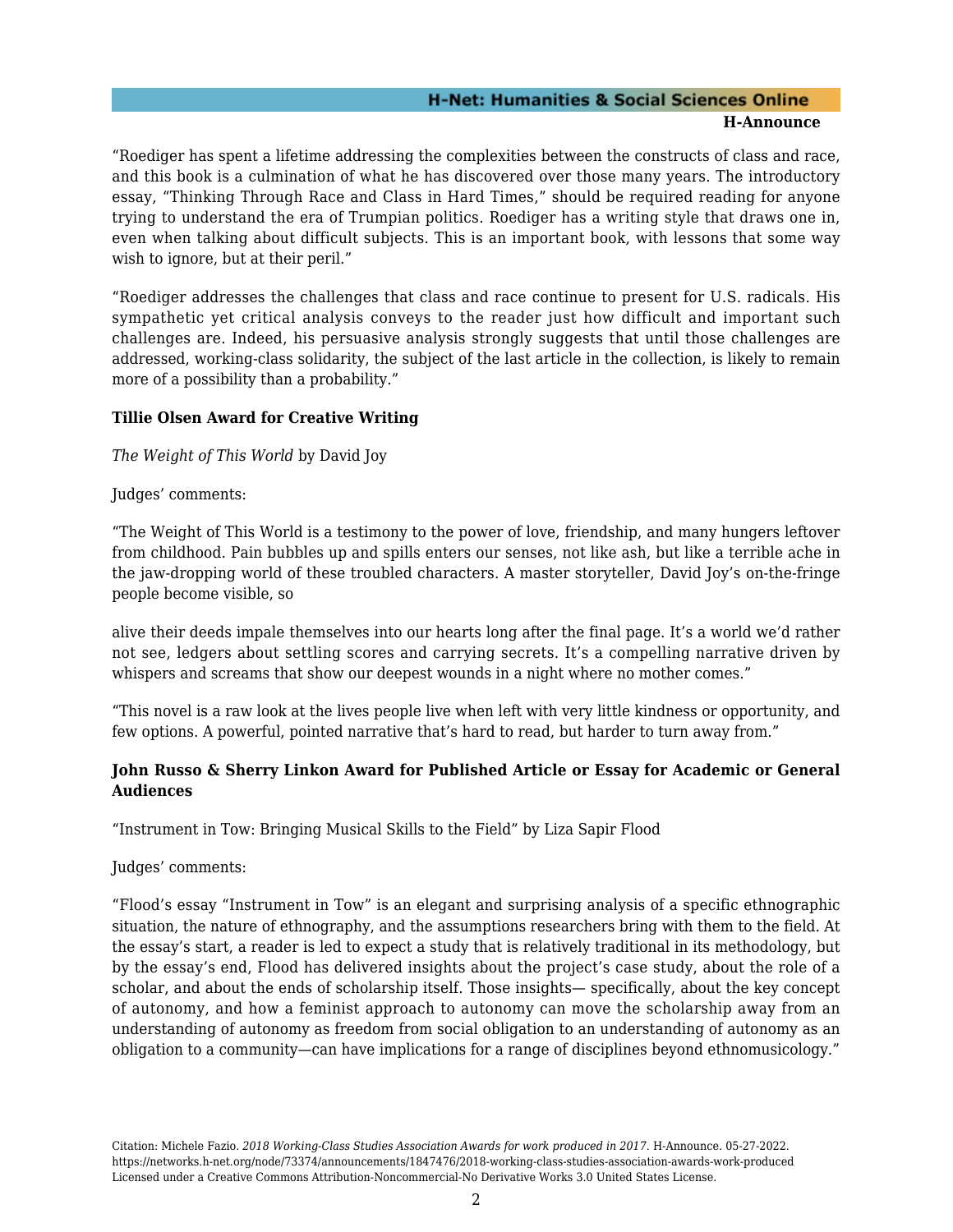#### **H-Net: Humanities & Social Sciences Online H-Announce**

"I appreciated Flood's reflexivity about her classed position in relation to her ethnographic research. I especially like that she brings working-class studies to the field of ethnomusicology and vice versa. Another strength is the intersectionality of her analytical lens—she fruitfully explores the intersections of class and gender and brings them together in the theoretical framework she uses to analyze her experiences in the field."

## **Studs Terkel Award for Media and Journalism**

"Below Deck" by Lizzie Presser

Judges' comments:

"Presser's piece is a real feat of gorgeous writing combined with painstaking research, and sheds light on the dark side of an entire industry. I was especially impressed by the thoroughness of the reporting, as it was clear that she put in significant time in the Philippines searching out current and former workers, and her ability to sift through what must have been mountains of legal documents, complaints, etc., to emerge with an engaging narrative about a single man that includes so much more."

"A wonderfully in-depth investigative journalism piece about exploitative working conditions for Filipino laborers on U.S.-based cruise lines like Carnival. Well-written and with great visuals, the piece suggests an impressive amount of research, including interviews with workers, doctors, lawyers and others in the Philippines as well as the United States, as well as the compiling of evidence relating to systematic patterns of abusive conditions for workers. The article provides an excellent example of journalism that combines close attention to conditions of labor and to working-class voices—both classic concerns of working-class studies—with the ways such labor has been reconfigured and re-racialized in our contemporary global economy."

## **Constance Coiner Award for Best Dissertation (two awards)**

*Health & Efficiency: Fatigue, the Science of Work and the Working Body in Britain, c.1870-1939* by Steffan Blayney

Judges' comments:

"Blayney has written a history of a commercial science and professionals' contribution to managing the worker as a body to be fragmented, controlled, and so optimized for the extraction of surplus value. What I liked most is that this dissertation topic, in its capable, de rigeur execution, suggested exciting paths forward for scholarship. It permits to the community of scholars the further specification of the socio-economic conditions (industrialization) and specific antihuman products (industrial physiology and industrial psychology) of nationalization and nationalism, suggesting comparisons with capitalism-constrained communist and social democratic nationalisms."

"Blayney's polish and theoretical sophistication were hard to ignore. As well, it is a valuable addition to the growing corpus of research monographs on aspects of working-class phenomenology, and the working-class body in motion."

Citation: Michele Fazio. *2018 Working-Class Studies Association Awards for work produced in 2017*. H-Announce. 05-27-2022. https://networks.h-net.org/node/73374/announcements/1847476/2018-working-class-studies-association-awards-work-produced Licensed under a Creative Commons Attribution-Noncommercial-No Derivative Works 3.0 United States License.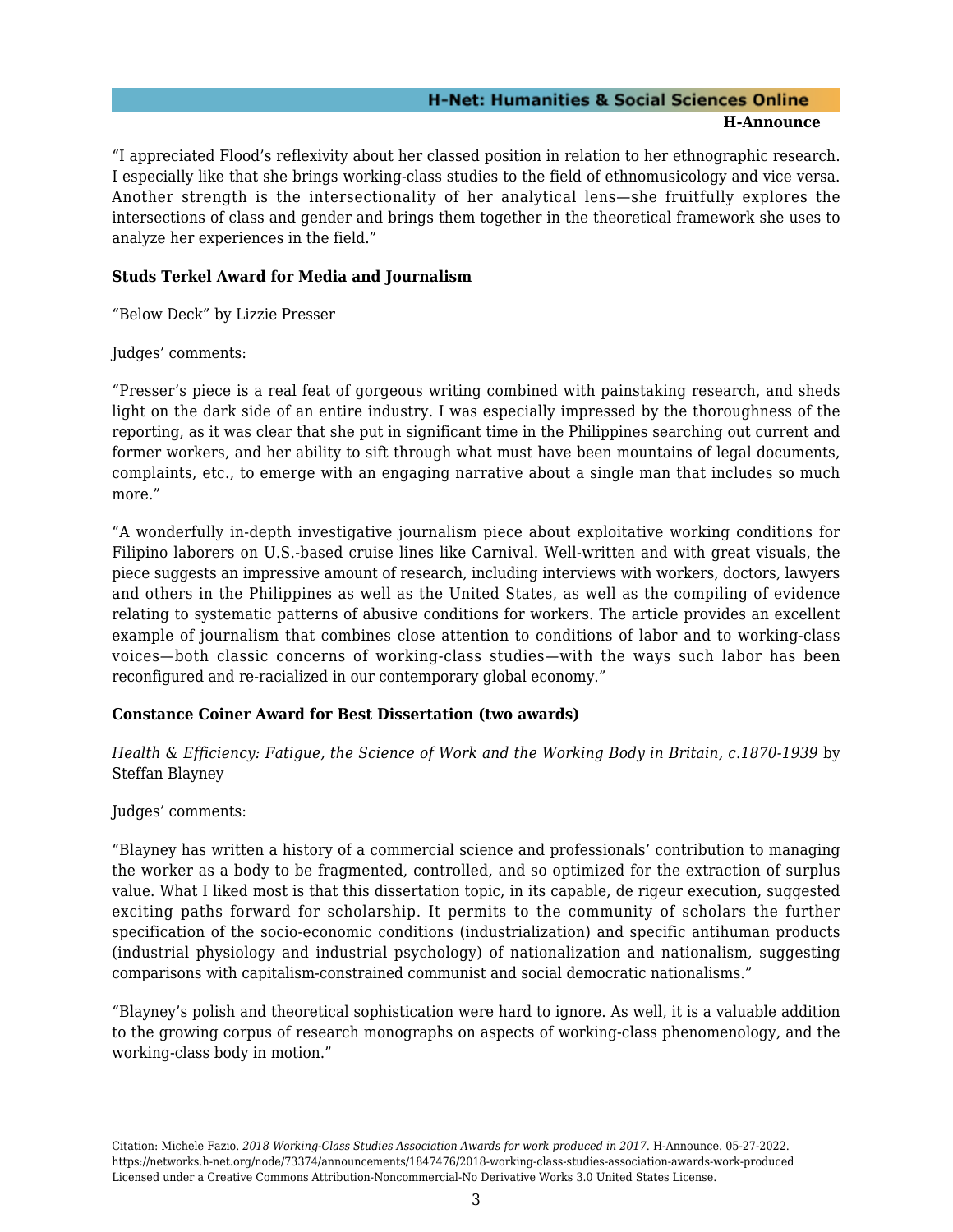*Working-Class Heroics: The Intersection of Class and Space in British Post- War Writing* by Simon Lee

Judges' comments:

"Lee's interpretation of the diverse, location-attentive cultural ferment of the era resulted in Working-Class Heroics. In surveying British working-class "kitchen sink" literature, Lee finds that post-war British writing expresses a contingency of being in opposition to pre-war working- class solidarity. It is this expression, he contends, that gives rise to a proliferation of spatially- discrete British subcultures. Paying contemporary theoretical respects to the structuring agency of the manufactured and owned material world, Lee submits a classic contribution to the great Atlantic tradition celebrating the restoration of a universalist cosmopolitan cultural viewpoint, highlighting the freedom and humanity in cultural distinctions."

"Lee's work is very valuable in advancing the field of working-class studies. He made great use of archival material, provided cogent analysis of the meanings of the "Kitchen Sink" movement, and used spatial theory well."

## **Special thanks to those who served as judges:**

Jeanne Bryner, Poet

Tim Francisco, Youngstown State University

Mara Fridell, University of Manitoba

Karen Gaffney, Raritan Valley Community College

Scott Henkel, University of Wyoming

Allison L. Hurst, Oregon State University

Gary Jones, American International College

Christie Launius, University of Wisconsin at Oshkosh

Sean McPherson, Bridgewater State University

Jeanetta Calhoun Mish, Poet

Cherie Rankin, Heartland Community College

Tim Strangleman, University of Kent

#### Gabriel Thompson, Journalist